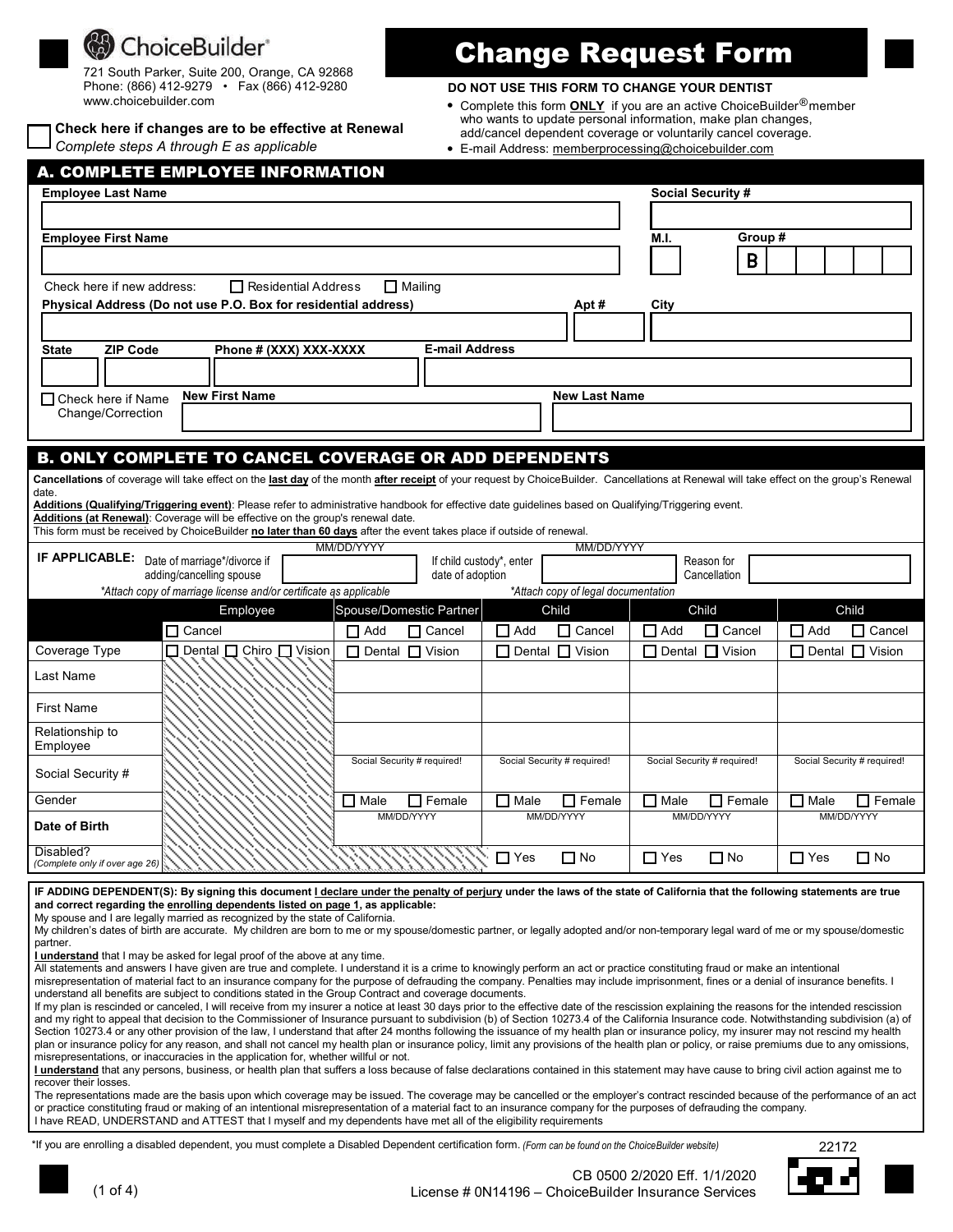**Print Employee Name Group #** B

|                                                                                                                                                                                                                                                                                                                                                                                                                                                                                                                             |                                                                                                                                                                                                                                                                                                                                                                                                                                                                                                   |                      |                                           |                                                        | dependent (i.e. newborn, new spouse etc.) are able to change their coverage outside of the Renewal Period. |             |                                                   |
|-----------------------------------------------------------------------------------------------------------------------------------------------------------------------------------------------------------------------------------------------------------------------------------------------------------------------------------------------------------------------------------------------------------------------------------------------------------------------------------------------------------------------------|---------------------------------------------------------------------------------------------------------------------------------------------------------------------------------------------------------------------------------------------------------------------------------------------------------------------------------------------------------------------------------------------------------------------------------------------------------------------------------------------------|----------------------|-------------------------------------------|--------------------------------------------------------|------------------------------------------------------------------------------------------------------------|-------------|---------------------------------------------------|
| <b>C. ONLY COMPLETE TO ADD/CHANGE BENEFITS</b>                                                                                                                                                                                                                                                                                                                                                                                                                                                                              |                                                                                                                                                                                                                                                                                                                                                                                                                                                                                                   |                      |                                           |                                                        |                                                                                                            |             |                                                   |
| <b>DENTAL - Select ONE plan:</b>                                                                                                                                                                                                                                                                                                                                                                                                                                                                                            |                                                                                                                                                                                                                                                                                                                                                                                                                                                                                                   |                      |                                           |                                                        |                                                                                                            |             |                                                   |
| (CHECK ONE)<br>$\square$ ADD                                                                                                                                                                                                                                                                                                                                                                                                                                                                                                | $\Box$ CHANGE                                                                                                                                                                                                                                                                                                                                                                                                                                                                                     |                      |                                           |                                                        | Indicate NEW benefit design you are requesting: (see worksheet for plan availability)                      |             |                                                   |
| DeltaCare® USA DHMO                                                                                                                                                                                                                                                                                                                                                                                                                                                                                                         |                                                                                                                                                                                                                                                                                                                                                                                                                                                                                                   | <b>PPO</b>           |                                           |                                                        |                                                                                                            |             |                                                   |
| $\Box$ Silver<br>$\Box$ Gold                                                                                                                                                                                                                                                                                                                                                                                                                                                                                                | $OR$<br>$\Box$ Bronze                                                                                                                                                                                                                                                                                                                                                                                                                                                                             | $\Box$ Platinum Plus | $\Box$ Platinum                           | $\Box$ Gold                                            | $\Box$ Silver                                                                                              |             |                                                   |
|                                                                                                                                                                                                                                                                                                                                                                                                                                                                                                                             | Select a Dental Office (DHMO ONLY): (If the Dental Office selected is not available or one was not selected, the Dental Office will be assigned)                                                                                                                                                                                                                                                                                                                                                  |                      |                                           |                                                        |                                                                                                            |             |                                                   |
|                                                                                                                                                                                                                                                                                                                                                                                                                                                                                                                             |                                                                                                                                                                                                                                                                                                                                                                                                                                                                                                   |                      |                                           |                                                        | To find a Dental Office, logon to www.choicebuilder.com and click provider search                          |             |                                                   |
|                                                                                                                                                                                                                                                                                                                                                                                                                                                                                                                             | Employee                                                                                                                                                                                                                                                                                                                                                                                                                                                                                          |                      | Spouse/Domestic Partner                   | Child                                                  |                                                                                                            | Child       | Child                                             |
| Last Name                                                                                                                                                                                                                                                                                                                                                                                                                                                                                                                   |                                                                                                                                                                                                                                                                                                                                                                                                                                                                                                   |                      |                                           |                                                        |                                                                                                            |             |                                                   |
| <b>First Name</b>                                                                                                                                                                                                                                                                                                                                                                                                                                                                                                           |                                                                                                                                                                                                                                                                                                                                                                                                                                                                                                   |                      |                                           |                                                        |                                                                                                            |             |                                                   |
| <b>Dentist Name/Office</b>                                                                                                                                                                                                                                                                                                                                                                                                                                                                                                  |                                                                                                                                                                                                                                                                                                                                                                                                                                                                                                   |                      |                                           |                                                        |                                                                                                            |             |                                                   |
| Dentist I.D. #                                                                                                                                                                                                                                                                                                                                                                                                                                                                                                              |                                                                                                                                                                                                                                                                                                                                                                                                                                                                                                   |                      |                                           |                                                        |                                                                                                            |             |                                                   |
| <b>Current Patient?</b>                                                                                                                                                                                                                                                                                                                                                                                                                                                                                                     | $\Box$ Yes<br>$\Box$ No                                                                                                                                                                                                                                                                                                                                                                                                                                                                           | $\Box$ Yes           | $\Box$ No                                 | $\Box$ Yes                                             | $\Box$ No<br>$\Box$ Yes                                                                                    | $\Box$ No   | $\Box$ Yes<br>$\Box$ No                           |
| City                                                                                                                                                                                                                                                                                                                                                                                                                                                                                                                        |                                                                                                                                                                                                                                                                                                                                                                                                                                                                                                   |                      |                                           |                                                        |                                                                                                            |             |                                                   |
| only, please contact your Dental Plan directly.                                                                                                                                                                                                                                                                                                                                                                                                                                                                             | $\blacktriangleright$ To enroll more dependents, complete steps A & B on an additional Change Request Form.<br>* If changing dental plans or adding a plan, please select a Primary Dental Office. A Primary Dental Office (PCD) is not required for PPO benefit plans. If a<br>PCD is not contracted with your selected Dental Plan prior to enrolling or if a PCD is not listed, one will automatically be assigned to you. For PCD changes<br>D. ONLY COMPLETE TO ADD/CHANGE OPTIONAL BENEFITS |                      |                                           |                                                        |                                                                                                            |             |                                                   |
|                                                                                                                                                                                                                                                                                                                                                                                                                                                                                                                             | VISION - Select ONE plan: (see worksheet for plan availability)                                                                                                                                                                                                                                                                                                                                                                                                                                   |                      |                                           |                                                        |                                                                                                            |             |                                                   |
| (CHECK ONE)<br>$\Box$ ADD                                                                                                                                                                                                                                                                                                                                                                                                                                                                                                   | $\Box$ CHANGE                                                                                                                                                                                                                                                                                                                                                                                                                                                                                     |                      |                                           | Indicate <b>NEW</b> benefit design you are requesting: |                                                                                                            |             |                                                   |
| $\Box$ Platinum<br>$\Box$ Gold                                                                                                                                                                                                                                                                                                                                                                                                                                                                                              | $\Box$ Silver                                                                                                                                                                                                                                                                                                                                                                                                                                                                                     |                      | (Silver not available with VSP Voluntary) |                                                        |                                                                                                            |             |                                                   |
| <b>CHIROPRACTIC:</b>                                                                                                                                                                                                                                                                                                                                                                                                                                                                                                        | (see worksheet for plan availability)                                                                                                                                                                                                                                                                                                                                                                                                                                                             |                      |                                           |                                                        |                                                                                                            |             |                                                   |
| $\Box$ CANCEL<br>$\Box$ ADD                                                                                                                                                                                                                                                                                                                                                                                                                                                                                                 |                                                                                                                                                                                                                                                                                                                                                                                                                                                                                                   |                      |                                           |                                                        |                                                                                                            |             |                                                   |
|                                                                                                                                                                                                                                                                                                                                                                                                                                                                                                                             |                                                                                                                                                                                                                                                                                                                                                                                                                                                                                                   |                      |                                           |                                                        |                                                                                                            |             |                                                   |
| LIFE:                                                                                                                                                                                                                                                                                                                                                                                                                                                                                                                       |                                                                                                                                                                                                                                                                                                                                                                                                                                                                                                   |                      |                                           |                                                        |                                                                                                            |             |                                                   |
|                                                                                                                                                                                                                                                                                                                                                                                                                                                                                                                             |                                                                                                                                                                                                                                                                                                                                                                                                                                                                                                   |                      |                                           |                                                        |                                                                                                            |             |                                                   |
|                                                                                                                                                                                                                                                                                                                                                                                                                                                                                                                             |                                                                                                                                                                                                                                                                                                                                                                                                                                                                                                   |                      |                                           |                                                        |                                                                                                            |             |                                                   |
| <b>Beneficiary Name(s)</b>                                                                                                                                                                                                                                                                                                                                                                                                                                                                                                  |                                                                                                                                                                                                                                                                                                                                                                                                                                                                                                   |                      |                                           |                                                        |                                                                                                            |             |                                                   |
| Complete only if your employer has selected life coverage OR if you wish to change the existing beneficiary on your life insurance. Changes will take effect<br>on the date it was signed.<br>I hereby revoke any previous designation of beneficiary and settlement provisions and make the following beneficiary designation with respect to<br>any insurance payable at my death under the group plan (including any Group Life Insurance or Group Accidental Death and Dismemberment<br>Insurance):<br><b>Last Name</b> | <b>First Name</b>                                                                                                                                                                                                                                                                                                                                                                                                                                                                                 | M.I.                 | Date of Birth                             |                                                        | <b>Relationship to You</b><br>(i.e. spouse, friend, child)                                                 | *Percentage | *Type of<br><b>Beneficiary</b>                    |
|                                                                                                                                                                                                                                                                                                                                                                                                                                                                                                                             |                                                                                                                                                                                                                                                                                                                                                                                                                                                                                                   |                      | MM/DD/YYYY                                |                                                        |                                                                                                            |             | $\Box$ Primary                                    |
|                                                                                                                                                                                                                                                                                                                                                                                                                                                                                                                             |                                                                                                                                                                                                                                                                                                                                                                                                                                                                                                   |                      | MM/DD/YYYY                                |                                                        |                                                                                                            |             | □ Secondary<br>$\Box$ Primary<br>$\Box$ Secondary |

beneficiaries will be entitled to any part of the insurance proceeds if any primary beneficiary is living at the time of death of the insured.

22172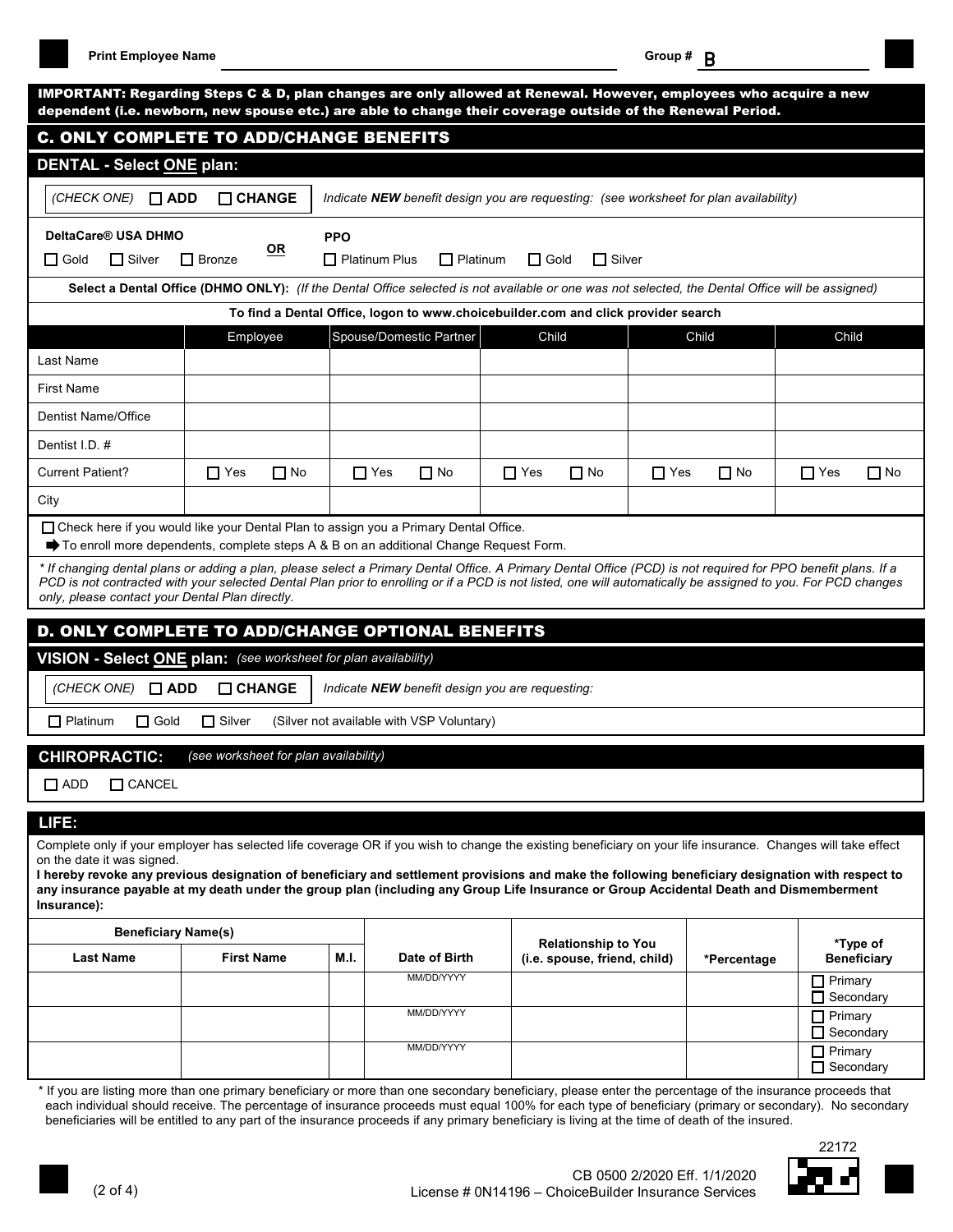## E. YOUR LEGAL ACKNOWLEDGEMENT

#### **FOR ALL ENROLLEES:**

I **agree** for myself and my dependents to be bound by the benefits, co-pays, deductibles, exclusions, limitations and other terms of the health plan's small group contract as administered by the state of California.

#### **I declare under the penalty of perjury under the laws of the state of California that the following statements are true, correct and pertain to the employer named on this form, myself and my dependents named on this form.**

• I am considered eligible by my employer because I am a full-time employee who works the required number of hours per week.

*(Read, sign and date where indicated)*

- If I am an eligible employee applying for coverage outside of a renewal period, I have had a change in family status or have experienced another qualifying/triggering event that qualifies either me or my dependent(s) as a "Late enrollee" pursuant to California law.
- I am not a temporary, seasonal, per diem, 1099 or substitute employee or insured by or eligible to be insured by the employer's union policy. •
- My children's dates of birth are accurate. My children meet all eligibility requirements. **I understand** that the preceding statements are subject to audit at any time and **agree** to provide ChoiceBuilder® with any and all information necessary to prove the above statements. •

All statements and answers I have given are true and complete. I **understand** it is a crime to knowingly perform an act or practice constituting fraud or make an intentional misrepresentation of material fact to an insurance company for the purposes of defrauding the company. Penalties may include imprisonment, fines or a denial of insurance benefits. I understand all benefits are subject to conditions stated in the Group Contract and coverage documents. If my plan is rescinded or canceled, I will receive from my insurer a notice at least 30 days to the effective date of the rescission explaining the reasons for the intended rescission and my rights to appeal that decision to the Commissioner of Insurance pursuant to subdivision (b) of Section 10273.4 of the California Insurance Code. Not withstanding subdivision (a) of Section 10273.4 or any other provision of the law, I understand that after 24 months following the issuance of my health plan or insurance policy, my insurer may not rescind my health plan or insurance policy for any reason, and shall not cancel my health plan or insurance policy, limit any provisions of the health plan or policy, or raise premiums due to any omissions, misrepresentations, or inaccuracies in the application for, whether willful or not.

I **understand** that any persons, business or health plan that suffers a loss because of false declarations contained in this statement may take legal action against me to recover their losses.

- I authorize any payroll deduction that may be required towards the cost of this coverage. •
- The representations made are the basis upon which coverage may be issued. •
- California law prohibits HIV test from being required or used by health insurance companies as a condition of obtaining health insurance coverage. •
- A policy of group health insurance shall provide equal coverage to employers for the registered domestic partner of an employee, insured, or policyholder to the same extent, and subject to the same terms and conditions, as provided to a spouse of the employee, insured, or policyholder, and shall inform employers of this coverage. •
- I have READ, UNDERSTAND and ATTEST that I myself and my dependents have met all of the eligibility requirements.

### **FOR LANDMARK HEALTHPLAN ENROLLEES ONLY:**

Terms and conditions of enrollment are described in your Landmark Health Plan of California, Inc. (the "Plan") Combined Evidence of Coverage and Disclosure Form, and the Group Agreement between the Plan and your Employer Group.

In the event that this application for coverage is accepted, I authorize my health care practitioner, as permitted by law, to provide the Plan with information concerning the health condition or treatment of any enrollee named above, as required for the Plan to authorize or pay for covered services provided by such practitioner.

I further authorize the Plan and any other health care plan through which I and/or my dependents have coverage to release any information to one another that would be necessary to coordinate benefits between or among the plans.

With regard to the authorizations above, I agree that a copy of this form shall be valid as the original.

I agree and understand that any and all disputes, including claims relating to the delivery of services under the plan and claims of medical malpractice (that is as to whether any medical services rendered under the health plan were unnecessary or unauthorized or were improperly, negligently, or incompetently rendered), except for claims subject to ERISA, between myself and my dependents enrolled in the plan (including any heirs or assigns) and Landmark Health Plan of California, Inc., or any of its parents, subsidiaries, or affiliates shall be determined by submission to binding arbitration. Any such dispute will not be resolved by a lawsuit or resort to court process, except as the federal arbitration act provides for judicial review of arbitration proceedings. All parties to this agreement are giving up their constitutional right to any such dispute decided in a court of law before a jury, and instead are accepting the use of binding arbitration.

**My signature acknowledges both my understanding of the information presented above as well as the decision to enroll in the coverage(s) I have selected.**

| <b>Employee Signature</b> | Print Name | Date (MM/DD/YYYY) |
|---------------------------|------------|-------------------|
|---------------------------|------------|-------------------|

X